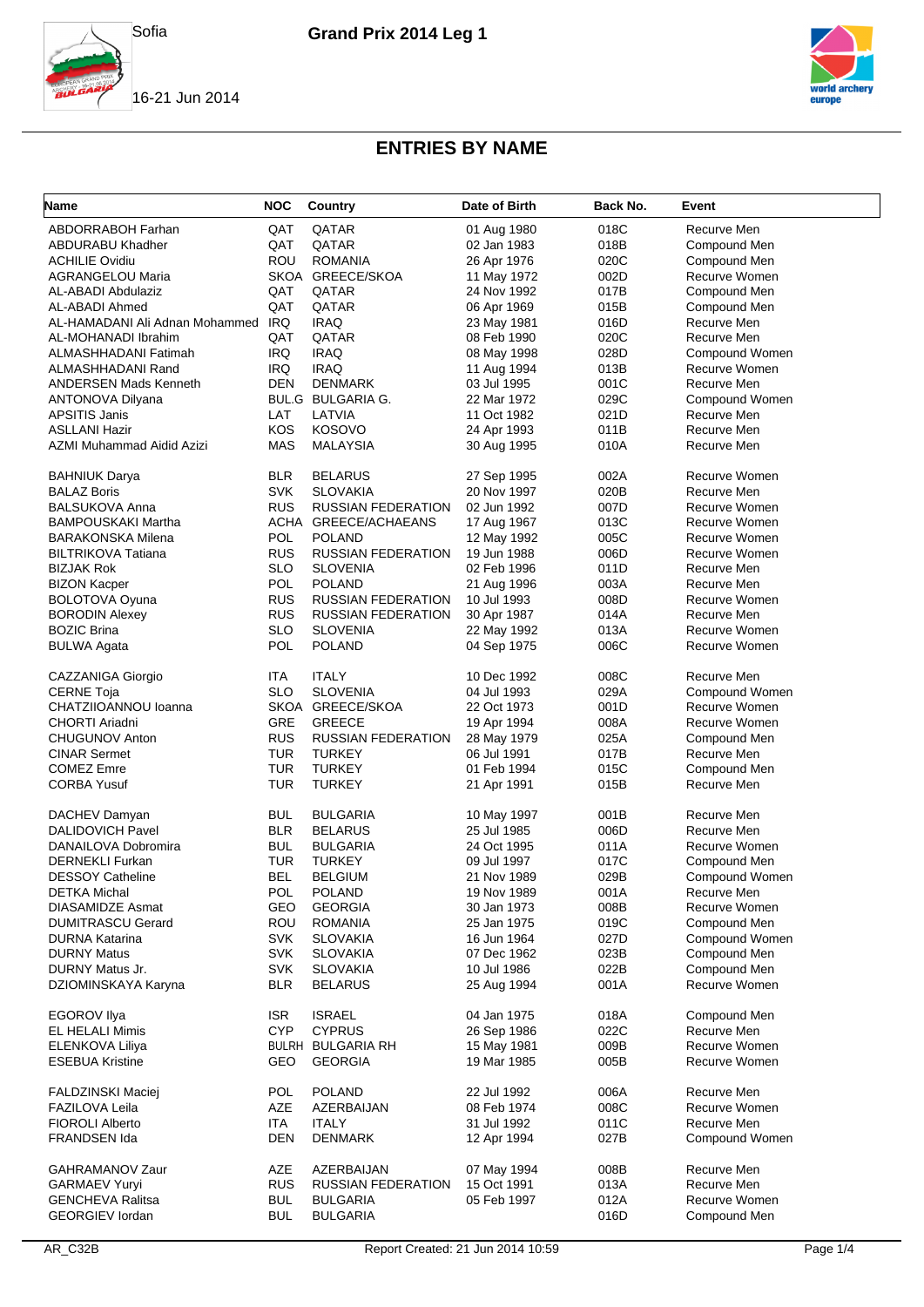





| <b>Name</b>                       | <b>NOC</b>  | Country                     | Date of Birth | Back No. | Event          |
|-----------------------------------|-------------|-----------------------------|---------------|----------|----------------|
| <b>GERGINOV Vasil</b>             |             | BULRH BULGARIA RH           | 11 Sep 1986   | 025B     | Compound Men   |
| <b>GKORILA Anatoli Martha</b>     | GRE         | <b>GREECE</b>               | 20 Jun 1995   | 009A     | Recurve Women  |
| GOBBELS Zoe                       | <b>BEL</b>  | <b>BELGIUM</b>              | 14 Apr 1992   | 012D     | Recurve Women  |
| <b>GRISCHKE Marvin</b>            | LIE         | <b>LIECHTENSTEIN</b>        | 09 Mar 1992   | 022A     | Recurve Men    |
|                                   |             |                             |               |          |                |
| HABJAN MALAVASIC Den              | <b>SLO</b>  | <b>SLOVENIA</b>             | 15 Jul 1992   | 014D     | Recurve Men    |
| <b>HARCARIKOVA Lenka</b>          | <b>SVK</b>  | <b>SLOVAKIA</b>             | 17 Sep 1991   | 009D     | Recurve Women  |
| <b>HAZARUMYAN Gevorg</b>          | <b>ARM</b>  | <b>ARMENIA</b>              | 14 Mar 1993   | 017A     | Recurve Men    |
| <b>HELBIN Kasper</b>              | <b>POL</b>  | <b>POLAND</b>               | 20 Feb 1995   | 004A     | Recurve Men    |
| <b>HRISTOV Hristo</b>             | <b>BUL</b>  | <b>BULGARIA</b>             | 15 Dec 1980   | 002B     | Recurve Men    |
| <b>HRISTOV Yavor Vasilev</b>      | <b>BUL</b>  | <b>BULGARIA</b>             | 25 Mar 1976   | 005B     | Recurve Men    |
| HURBAN JR. Vladimir               | <b>SVK</b>  | <b>SLOVAKIA</b>             | 14 Mar 1996   | 018B     | Recurve Men    |
|                                   |             |                             |               |          |                |
| IAKOVIDIS Charalampos             | GRE         | <b>GREECE</b>               | 07 Oct 1976   | 012C     | Recurve Men    |
| <b>IBRAHIM PUTRA Arif Farhan</b>  | <b>MAS</b>  | <b>MALAYSIA</b>             | 22 Aug 1991   | 007A     | Recurve Men    |
|                                   |             |                             |               |          |                |
| <b>JASSIM Mohammed Mahmood</b>    | <b>IRQ</b>  | <b>IRAQ</b>                 | 12 May 1992   | 017D     | Recurve Men    |
| <b>JONI Muhammad Ikram</b>        | <b>MAS</b>  | <b>MALAYSIA</b>             | 09 Mar 1996   | 009A     | Recurve Men    |
|                                   |             |                             |               |          |                |
| <b>KADIDZE Tariel</b>             | GEO         | <b>GEORGIA</b>              | 08 Mar 1988   | 010D     | Recurve Men    |
| <b>KALOMOIRIS Georgios</b>        | GRE         | <b>GREECE</b>               | 23 Apr 1964   | 013C     | Recurve Men    |
| <b>KARAGEORGIOU Alexandros</b>    | GRE         | <b>GREECE</b>               | 03 Jun 1986   | 014C     | Recurve Men    |
| <b>KAROUKIN Anton</b>             | <b>BLR</b>  | <b>BELARUS</b>              | 31 Mar 1993   | 005D     | Recurve Men    |
|                                   |             | <b>ISRAEL</b>               |               |          |                |
| <b>KATZ Valery</b>                | <b>ISR</b>  |                             | 07 Apr 1971   | 015A     | Compound Men   |
| KAZANSKAYA Sviatlana              | <b>BLR</b>  | <b>BELARUS</b>              | 02 Jan 1997   | 005A     | Recurve Women  |
| <b>KEMEZA Zilvinas</b>            | LTU         | LITHUANIA                   | 21 Mar 1973   | 021D     | Compound Men   |
| <b>KHACHATRYAN David</b>          | <b>ARM</b>  | <b>ARMENIA</b>              | 14 Mar 1994   | 016A     | Recurve Men    |
| KIRSEVER Kerem                    | TUR         | <b>TURKEY</b>               | 19 Aug 1994   | 016B     | Recurve Men    |
| <b>KOHLER Andrei</b>              | <b>SVK</b>  | <b>SLOVAKIA</b>             | 23 Apr 1979   | 019B     | Recurve Men    |
| KOMOCAR Jaka                      | <b>SLO</b>  | <b>SLOVENIA</b>             | 26 Mar 1992   | 012D     | Recurve Men    |
| <b>KOPNIN Aleksey</b>             | <b>AZE</b>  | AZERBAIJAN                  | 28 Oct 1994   | 009B     | Recurve Men    |
| <b>KOSTOPOULOS Athanasios</b>     | GRE         | <b>GREECE</b>               | 11 Sep 1970   | 020B     | Compound Men   |
| KOTSAMANIDOU Evangelia            |             | SKOA GREECE/SKOA            | 10 Mar 1992   | 004D     | Recurve Women  |
| <b>KOUMERTAS Stavros</b>          | GRE         | <b>GREECE</b>               | 05 Sep 1977   | 019B     | Compound Men   |
| <b>KOVARSKY Moshe</b>             | <b>ISR</b>  | <b>ISRAEL</b>               | 21 Apr 1959   | 020A     | Compound Men   |
| <b>KOZHIN Alexander</b>           | <b>RUS</b>  | <b>RUSSIAN FEDERATION</b>   | 10 Apr 1990   | 012A     | Recurve Men    |
| <b>KRASNIQI Burim</b>             | <b>KOS</b>  | <b>KOSOVO</b>               | 30 Jan 1980   | 014B     | Recurve Men    |
| <b>KREICBERGA Anete</b>           | LAT         | LATVIA                      | 17 Sep 1992   | 012B     | Recurve Women  |
| <b>KROAZIE Kyriakos</b>           | <b>PSA</b>  | GREECE/P.S.A                | 04 May 1973   | 022D     | Compound Men   |
| KYRITSOGLOU Sam                   | <b>BEL</b>  | <b>BELGIUM</b>              | 15 Sep 1983   | 023D     | Compound Men   |
|                                   |             |                             |               |          |                |
| LAPSINA Elina                     | LAT         | LATVIA                      | 26 Feb 1984   | 011B     | Recurve Women  |
| <b>LAPSINS Eduards</b>            | LAT         | LATVIA                      | 06 May 1962   | 020D     | Recurve Men    |
| LATEV Asparuh                     |             | BULRH BULGARIA RH           | 12 Aug 1985   | 021A     | Recurve Men    |
| <b>LAURIDSEN Casper</b>           | <b>DEN</b>  | <b>DENMARK</b>              | 18 Jan 1994   | 002C     | Recurve Men    |
| <b>LAURSEN Bjarne Marius</b>      | <b>DEN</b>  | <b>DENMARK</b>              | 07 Aug 1990   | 003C     | Recurve Men    |
| <b>LAURSEN Martin Klingenberg</b> | <b>DEN</b>  | <b>DENMARK</b>              | 31 May 1991   | 004C     | Recurve Men    |
| LIAHUSHEV Alexander               | <b>BLR</b>  | <b>BELARUS</b>              | 15 Jun 1984   | 003D     | Recurve Men    |
| LJUBINKOVIC Marija                | SRB         | <b>SERBIA</b>               | 17 Apr 1994   | 030B     | Compound Women |
| LOBZHENIDZE Yulia                 | GEO         | <b>GEORGIA</b>              | 23 Aug 1977   | 007B     | Recurve Women  |
| LONGOVA Alexandra                 | <b>SVK</b>  | <b>SLOVAKIA</b>             | 07 Feb 1994   | 010D     | Recurve Women  |
| <b>LUIK Siret</b>                 | <b>EST</b>  | <b>ESTONIA</b>              |               | 011C     | Recurve Women  |
| <b>LUZHNICA Atdhe</b>             |             |                             | 28 Sep 1986   |          | Recurve Men    |
|                                   | KOS         | <b>KOSOVO</b>               | 22 Jan 1977   | 013B     |                |
| <b>LUZHNICA Bardhyl</b>           | KOS         | <b>KOSOVO</b>               | 21 May 1971   | 012B     | Recurve Men    |
|                                   |             | <b>GREECE/FOIVOS</b>        |               |          |                |
| <b>MAGKOU Anastasia</b>           | <b>FOIV</b> |                             | 26 Jul 1972   | 011D     | Recurve Women  |
| <b>MARAS Serdar Bortay</b>        | <b>TUR</b>  | TURKEY                      | 02 Feb 2000   | 018C     | Compound Men   |
| MARUSAU Mikalai                   | <b>BLR</b>  | <b>BELARUS</b>              | 08 Aug 1981   | 004D     | Recurve Men    |
| MARUSAVA Hanna                    | <b>BLR</b>  | <b>BELARUS</b>              | 08 Jan 1978   | 003A     | Recurve Women  |
| <b>MASLAUSKAS Marius</b>          | LTU         | LITHUANIA                   | 18 Sep 1986   | 020D     | Compound Men   |
| <b>MATIATOU Eleftheria</b>        |             | TETRA GREECE/TETRAPTERYLLIS | 04 Apr 1985   | 012C     | Recurve Women  |
| <b>MELOTTO Luca</b>               | <b>ITA</b>  | <b>ITALY</b>                | 07 Feb 1991   | 010C     | Recurve Men    |
| <b>MIHALIC Matija</b>             | CRO         | <b>CROATIA</b>              | 23 Jul 1995   | 019D     | Recurve Men    |
| <b>MIRCHEV Miroslav</b>           | <b>BUL</b>  | <b>BULGARIA</b>             | 16 Mar 1969   | 003B     | Recurve Men    |
| MITOV Ivan                        |             | BUL.P BULGARIA P.           | 18 Dec 1977   | 022B     | Recurve Men    |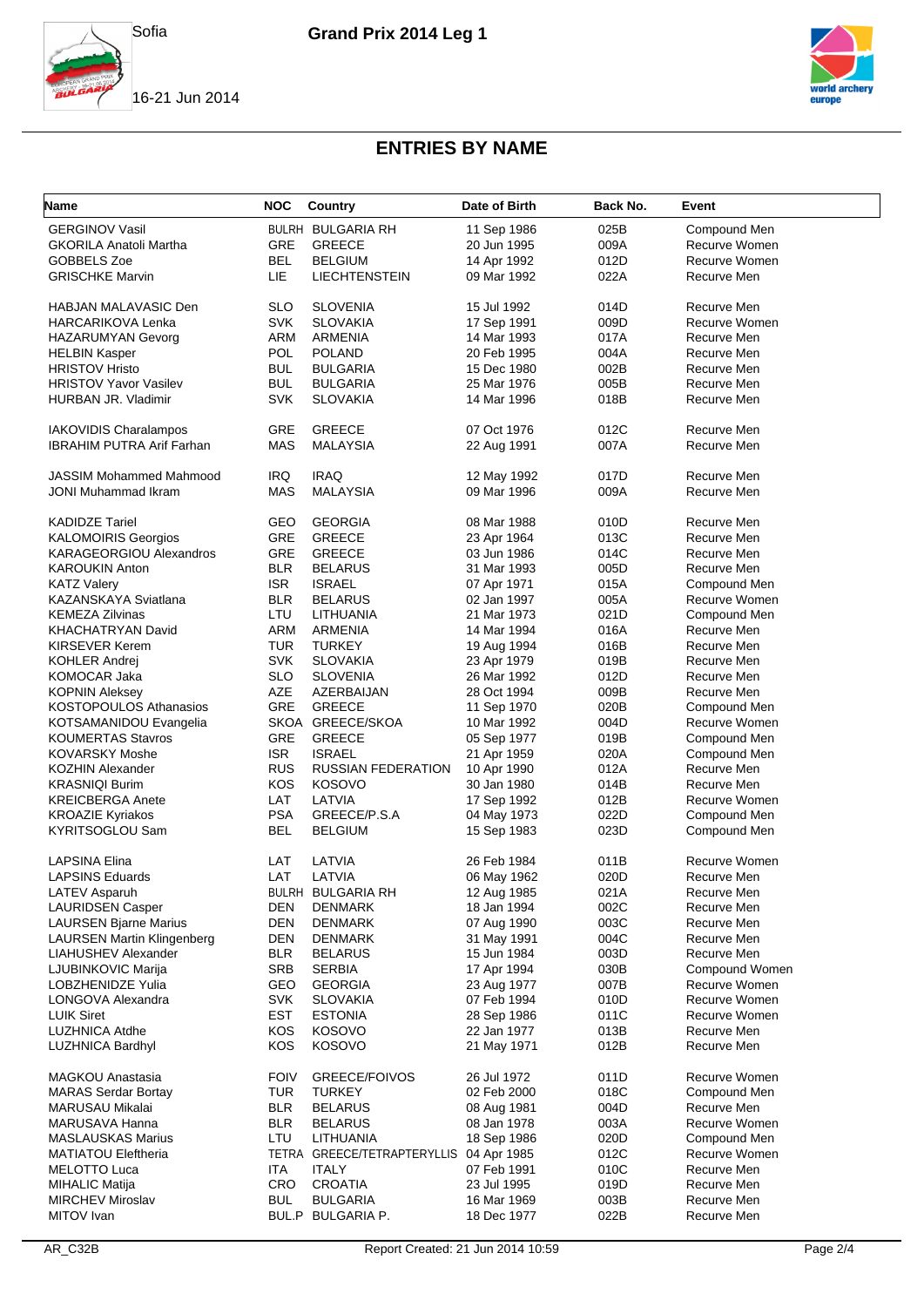



| <b>Name</b>                | <b>NOC</b>   | Country                   | Date of Birth | Back No. | Event          |
|----------------------------|--------------|---------------------------|---------------|----------|----------------|
| <b>MORELLO Marco</b>       | ITA          | <b>ITALY</b>              | 30 Dec 1992   | 007C     | Recurve Men    |
| MOSESHVILI Jaba            | <b>GEO</b>   | <b>GEORGIA</b>            | 01 Jan 1994   | 009D     | Recurve Men    |
| <b>MOULASHIS Andreas</b>   | <b>CYP</b>   | <b>CYPRUS</b>             | 12 Jun 1985   | 022A     | Compound Men   |
| <b>NARIMANIDZE Khatuna</b> | GEO          | <b>GEORGIA</b>            | 02 Feb 1974   | 006B     | Recurve Women  |
| <b>NAVEH Eyal</b>          | <b>ISR</b>   | <b>ISRAEL</b>             | 26 May 1957   | 019A     | Compound Men   |
| NOVIKOVA Elena             | <b>RUS</b>   | <b>RUSSIAN FEDERATION</b> | 26 Sep 1979   | 028C     | Compound Women |
| <b>OJAMAE Pearu Jakob</b>  | EST          | <b>ESTONIA</b>            | 01 Nov 1994   | 021B     | Recurve Men    |
| <b>ORLIC Maja</b>          | <b>CRO</b>   | <b>CROATIA</b>            | 09 May 1997   | 030C     | Compound Women |
| <b>ORLIC Vedran</b>        | <b>CRO</b>   | <b>CROATIA</b>            | 13 Apr 1994   | 018D     | Recurve Men    |
| <b>OSIPOVA Elena</b>       | <b>RUS</b>   | <b>RUSSIAN FEDERATION</b> | 22 May 1993   | 005D     | Recurve Women  |
| PAHTER Helen               | <b>ISR</b>   | <b>ISRAEL</b>             | 19 Aug 1975   | 028B     | Compound Women |
| PAPANDREOPOULOU Maria      | GRE          | <b>GREECE</b>             | 16 Jul 1992   | 007A     | Recurve Women  |
| <b>PARNAT Reena</b>        | <b>EST</b>   | <b>ESTONIA</b>            | 01 Dec 1993   | 010C     | Recurve Women  |
| PASQUALUCCI David          | <b>ITA</b>   | <b>ITALY</b>              | 27 Jun 1996   | 009C     | Recurve Men    |
| <b>PERDIKOS Marios</b>     | <b>CYP</b>   | <b>CYPRUS</b>             |               | 021A     | Compound Men   |
| <b>PETROV Viktor</b>       | <b>BUL</b>   | <b>BULGARIA</b>           |               | 015D     | Compound Men   |
| PKHAKADZE Lasha            | GEO          | <b>GEORGIA</b>            | 24 May 1994   | 008D     | Recurve Men    |
| POPESCU Dan                | ROU          | <b>ROMANIA</b>            | 06 Aug 1980   | 023B     | Recurve Men    |
| POPOVIC Luka               | <b>SRB</b>   | <b>SERBIA</b>             | 16 May 1992   | 020A     | Recurve Men    |
| PRILEPOV Anton             | <b>BLR</b>   | <b>BELARUS</b>            | 05 Feb 1984   | 002D     | Recurve Men    |
| PRODANOVIC Nikola          | <b>SRB</b>   | <b>SERBIA</b>             |               | 018A     | Recurve Men    |
| PUSCA Gigi                 | ROU          | <b>ROMANIA</b>            | 05 May 1975   | 022C     | Compound Men   |
| RABROVIANSKA Lidia         |              | <b>BULRH BULGARIA RH</b>  | 16 Dec 1983   | 010B     | Recurve Women  |
| RADOI Alexandru            | ROU          | <b>ROMANIA</b>            | 22 Dec 1993   | 021C     | Compound Men   |
| RATHGEB Benjamin           | SUIT         | SWITZERLAND TAT           | 21 Jan 1983   | 022D     | Recurve Men    |
| RIJAVEC Jan                | <b>SLO</b>   | <b>SLOVENIA</b>           | 13 Jul 1994   | 013D     | Recurve Men    |
| ROMANTZI Elpida            |              | SKOA GREECE/SKOA          | 17 Jul 1981   | 003D     | Recurve Women  |
| ROSDI M. Norhairulnizam    | <b>MAS</b>   | <b>MALAYSIA</b>           | 18 Mar 1997   | 008A     | Recurve Men    |
| <b>ROYEN Laurent</b>       | <b>BEL</b>   | <b>BELGIUM</b>            |               | 017C     | Recurve Men    |
| <b>RUEVSKI Konstantin</b>  |              | <b>BULRH BULGARIA RH</b>  | 13 May 1982   | 023A     | Recurve Men    |
| <b>RUFER Thomas</b>        | SUI          | SWITZERLAND               | 01 Aug 1980   | 023C     | Recurve Men    |
| RUSTAM KHAN Israf          | QAT          | QATAR                     | 01 Jan 1970   | 016B     | Compound Men   |
| RZASA Joanna               | <b>POL</b>   | <b>POLAND</b>             | 10 Sep 1990   | 004C     | Recurve Women  |
| <b>SALEM Ali Ahmed</b>     | QAT          | QATAR                     | 30 Mar 1973   | 019C     | Recurve Men    |
| SALMAN Ali Muhi            | <b>IRQ</b>   | <b>IRAQ</b>               | 01 Sep 1980   | 015D     | Recurve Men    |
| <b>SCHIAVON Lara</b>       | <b>ITA</b>   | <b>ITALY</b>              | 10 Oct 1997   | 001B     | Recurve Women  |
| <b>SCHOMMERS Nicolas</b>   | <b>BEL</b>   | <b>BELGIUM</b>            | 20 Aug 1991   | 016C     | Recurve Men    |
| <b>SEGINA Tatiana</b>      | <b>RUS</b>   | <b>RUSSIAN FEDERATION</b> | 20 Jan 1992   | 013D     | Recurve Women  |
| SENYUK Olga                | <b>AZE</b>   | AZERBAIJAN                | 23 Jan 1991   | 009C     | Recurve Women  |
| <b>SENYUK Taras</b>        | AZE          | AZERBAIJAN                | 09 Mar 1990   | 007B     | Recurve Men    |
| SHAHNAZARYAN Vasil         | ARM          | <b>ARMENIA</b>            | 15 Nov 1992   | 015A     | Recurve Men    |
| SHEFI Snie                 | <b>ISR</b>   | <b>ISRAEL</b>             | 06 May 1971   | 016A     | Compound Men   |
| <b>SHPAKAU Siarhei</b>     | <b>BLR</b>   | <b>BELARUS</b>            | 10 May 1989   | 001D     | Recurve Men    |
| SHUSHADZE Mamuka           | GEO          | <b>GEORGIA</b>            | 18 Oct 1995   | 007D     | Recurve Men    |
| SIGAUSKAS Vladas           | LTU          | LITHUANIA                 | 07 Aug 1967   | 021C     | Recurve Men    |
| SIGIL Peter                | <b>DEN</b>   | <b>DENMARK</b>            | 23 Nov 1994   | 024B     | Compound Men   |
| SIMONOVA Svetlana          | AZE          | AZERBAIJAN                | 02 Feb 1987   | 007C     | Recurve Women  |
| SITAR Dejan                | <b>SLO</b>   | <b>SLOVENIA</b>           | 09 Dec 1979   | 024A     | Compound Men   |
| <b>SONNICHSEN Frederik</b> | <b>DEN</b>   | <b>DENMARK</b>            | 24 Mar 1992   | 006C     | Recurve Men    |
| SPERA Loredana             | <b>ITA</b>   | <b>ITALY</b>              | 01 Jan 1996   | 002B     | Recurve Women  |
| STANEVA Daniela            | <b>BUL</b>   | <b>BULGARIA</b>           | 08 Apr 1978   | 027A     | Compound Women |
| <b>STANKUS Alfredas</b>    | LTU          | LITHUANIA                 | 04 Jul 1972   | 019D     | Compound Men   |
| STOYANOV Pavlin            | <b>BUL</b>   | <b>BULGARIA</b>           | 08 Aug 1970   | 004B     | Recurve Men    |
| SVILANOVIC Dragan          | <b>SRB</b>   | <b>SERBIA</b>             | 02 Sep 1960   | 019A     | Recurve Men    |
| SZALANSKA Katarzyna        | <b>POL</b>   | <b>POLAND</b>             | 05 Dec 1992   | 030A     | Compound Women |
| <b>TAGGAR Eitan</b>        | <b>ISRIN</b> | <b>ISRAEL INZ</b>         | 27 Nov 1944   | 023A     | Compound Men   |
| <b>TANDOGAN Baris</b>      | <b>TUR</b>   | <b>TURKEY</b>             | 07 Sep 1997   | 016C     | Compound Men   |
| THEODORAKOPOULOS Vasileios | GRE          | <b>GREECE</b>             | 22 Sep 1983   | 021B     | Compound Men   |
| TIMOFEYEVA Ekaterina       | <b>BLR</b>   | <b>BELARUS</b>            | 13 Nov 1976   | 004A     | Recurve Women  |